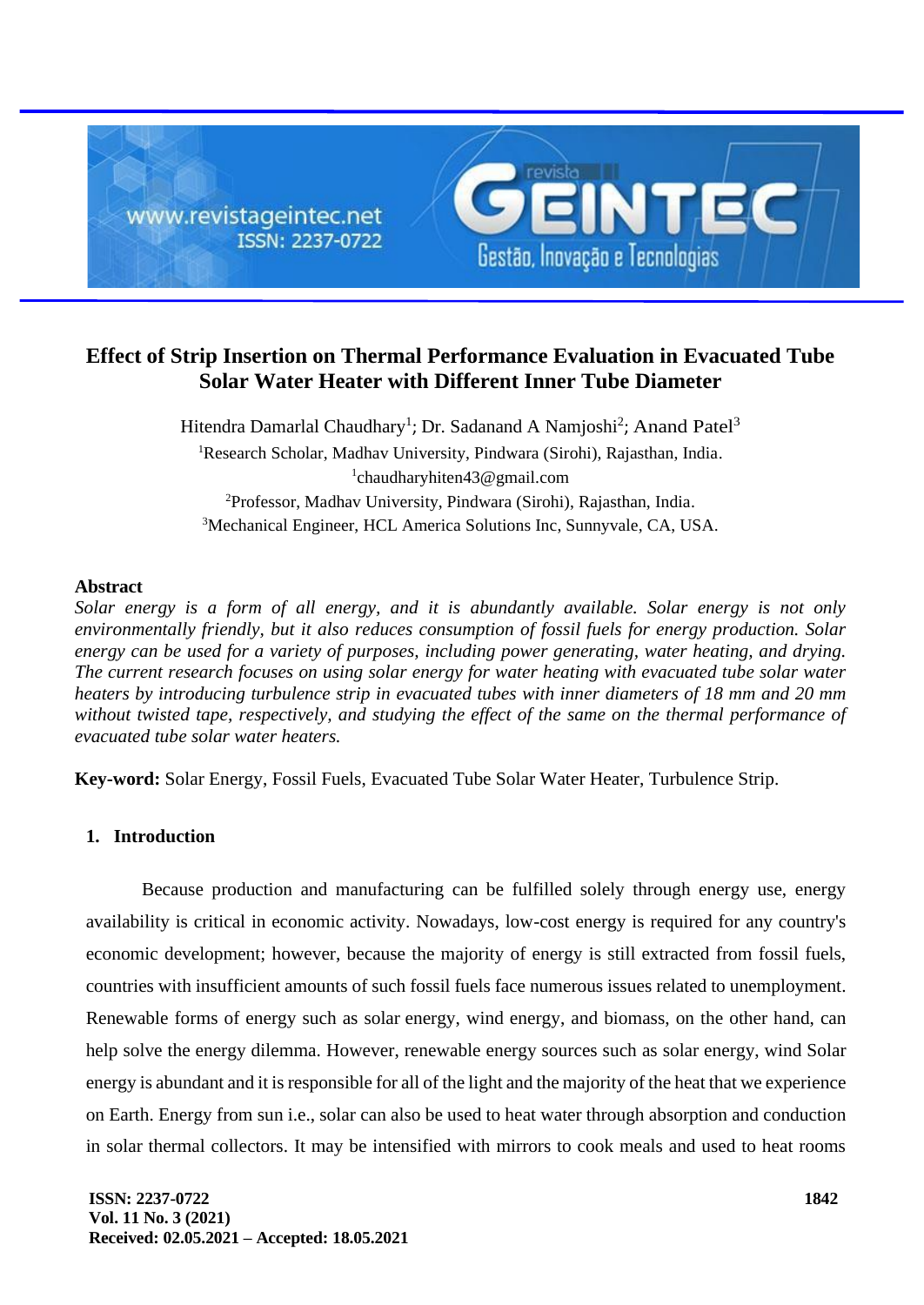with strategically positioned windows. Photovoltaic cells can even convert photons (light) from the sun into electricity.

The effects of the tilt angle of solar collectors were studied by **Foued Chabane, Nourddine Moummi, and Said Benramache [1].** The optimum angle is found by calculating the numbers at which overall sunlight on the solar collector is highest for a specific day or timeframe. **U. K. Nayak, S. C. Roy, M. K. Paswan, and A. K. Gupta [2]** concentrated their efforts. The friction factor and heat transmission properties of a thermosyphone solar water heater with a flat plate solar collector and a full-length baffle with a 10cm pitch have been investigated experimentally. For this investigation, the flow regime is laminar, with Reynolds numbers ranging from 124 to 258. Work on twisted-tape began with its application in circular ducts, but it was eventually expanded to include non-circular ducts. **S.Rajasekaran, M.Chandrasekar, and T.Senthil Kumar [3]** investigated the influence of various materials used for water tubes in solar water heaters, such as steel, copper, and aluminium. Despite the limited thermal conductivity of stainless steel and aluminium, this study aims to introduce heating system with a flat plate collector that gives effective performance at a reasonable cost.

**R. Meenakshi Reddy, N. Nallusamy, and K. Hemachandra Reddy [4]** summarize the major experimental data of a combination sensible and latent heat thermal energy storage (TES) system integrated with such a variable (solar) heat source. Variable HTF flow rates and various sizes of spherical capsules are investigated in the TES system for distinct phase change materials (paraffin and Stearic acid) (68, 58, and 38mm in diameter). **Hussain Al-Madani [5**] conducted an experiment on a cylindrical solar water heater and calculated the efficiency of the device. During the trial, the greatest value was discovered to be 41.8 percent. This demonstrates the system's ability to transform solar energy into heat that can be used to heat water. When compared to the flat plate collector, the cylindrical solar water heater is more cost effective, according to an economic analysis. **Chii-Dong Ho, Tsung-Ching Chen, and Cheng-Jung Tsai [6]** investigated the absorber efficiencies of a recycled flat-plate solar water heater with rectangular conduit cross - section both theoretically and practically**.** The recycle-effect notion entails increasing the rate of convective heat transfer. On collector efficiency, the impact of flow conduit aspect ratio, incoming solar radiation, inlet water temperature, number of conduit pairs, recycling ratio, and water mass flow rate is studied.**Anand Patel [7,8,9]** reported experimental results in a solar water heater using helical and serpentine shaped tubes, as well as a solar water heater using phase change material (PCM).

The goal of such performance evaluations, according to **Sharad B. Parekh and Ripen Shah [10],** is to find new materials as solar thermal absorbers and build workable technology. Another motivation to go from polycarbonate to a copper tube-based flat plate collector is to save money. By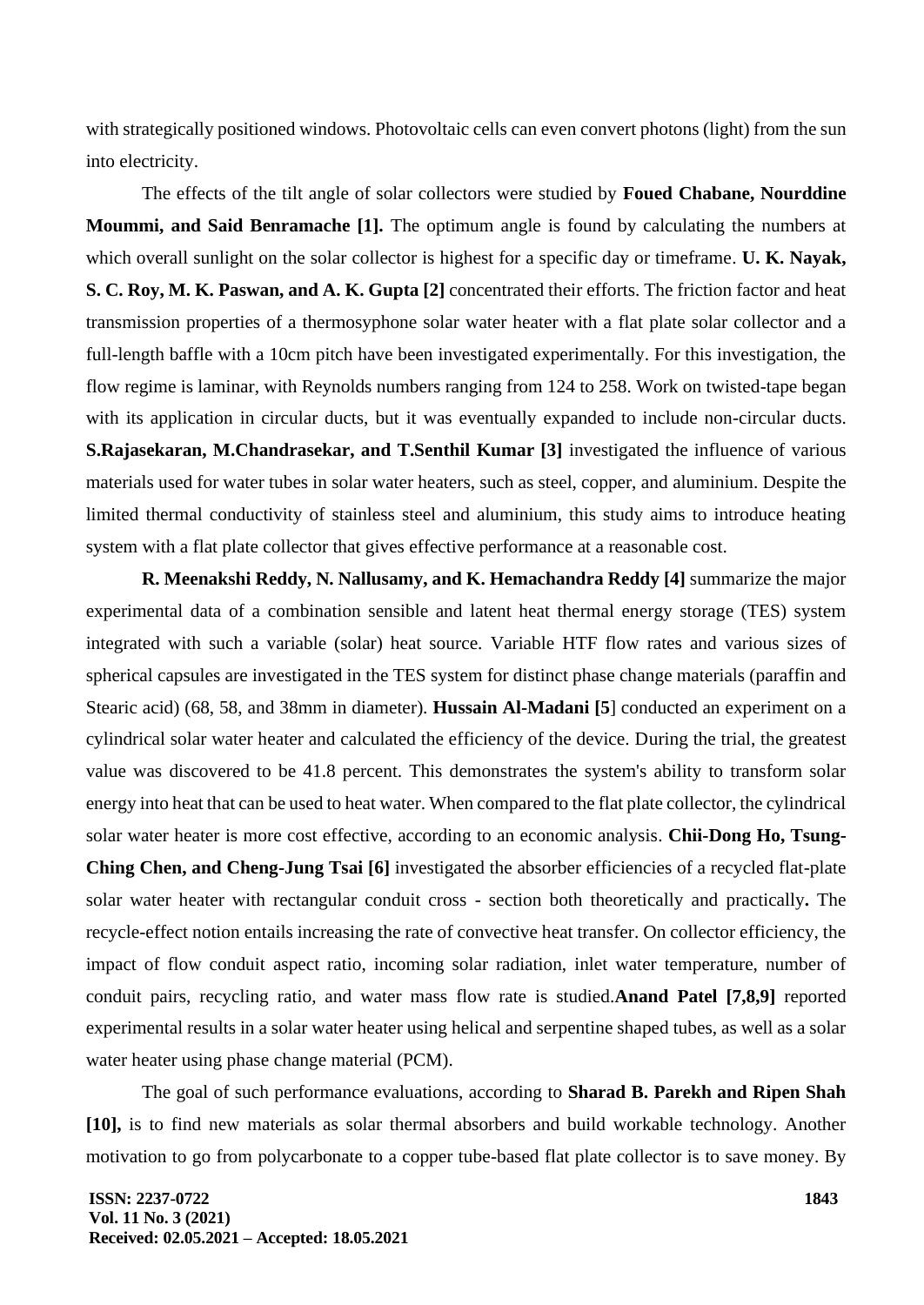selecting the suitable shape and measurement of fins, **Sethuraman Ramasamy and Pakkirisamy Balashanmugam [11]** discussed the experiment with the goal of maintaining velocity at the output and improving exit water temperature. The major goal of this experiment is to maintain the pressure drop while increasing the heat transfer rate by increasing the tube area. **Vimal Dimri, et al. [12]** focuses on an attempt to analyze the inner and outer glass temperatures and their impacts on yield. Due to increased operational temperature variations between water and the inner glass cover, an active solar distillation system yielded more than a passive system. **P.P.Patil et al. [13**] analyses the design of solar water heaters to provide hot water for home and industrial purposes.

Because the design of a solar water heating system is critical to ensuring optimum benefit to consumers, they focus on and assess absorber plate materials, absorber and glazing coatings, as well as design adjustments. When constructing a solar water system, the right selection for every component of the needed capacity and installation site for a solar water heater to provide hot water is essential.

#### **2. Experimental Methodology**

In the present work first of all three evacuated tubes made from 20 mm inner diameter and 40 mm outer diameter glass with 1 m length are fabricated. These three tubes are connected with water tank made from mild steel with black coating having dimension s of 6" diameter and 15" length from where cold and hot water is recalculated in the system as per the principle of convective current. The twisted stripes with 1 m 950 mm length and 18 mm diameter with pitch of 1.5" are inserted in the evacuated tubes of another set up with same all other dimension to make flow turbulent. The 'K' type thermocouples are used to measure the temperature of water temperatures at inlet and outlet as well as body temperature too. The measuring flask with capacity of 1000 ml is used to measure mass flow rate water.

Fig. 1 - Experimental Set Up; Fig. 2 - Evacuated Tube with Twisted Tape



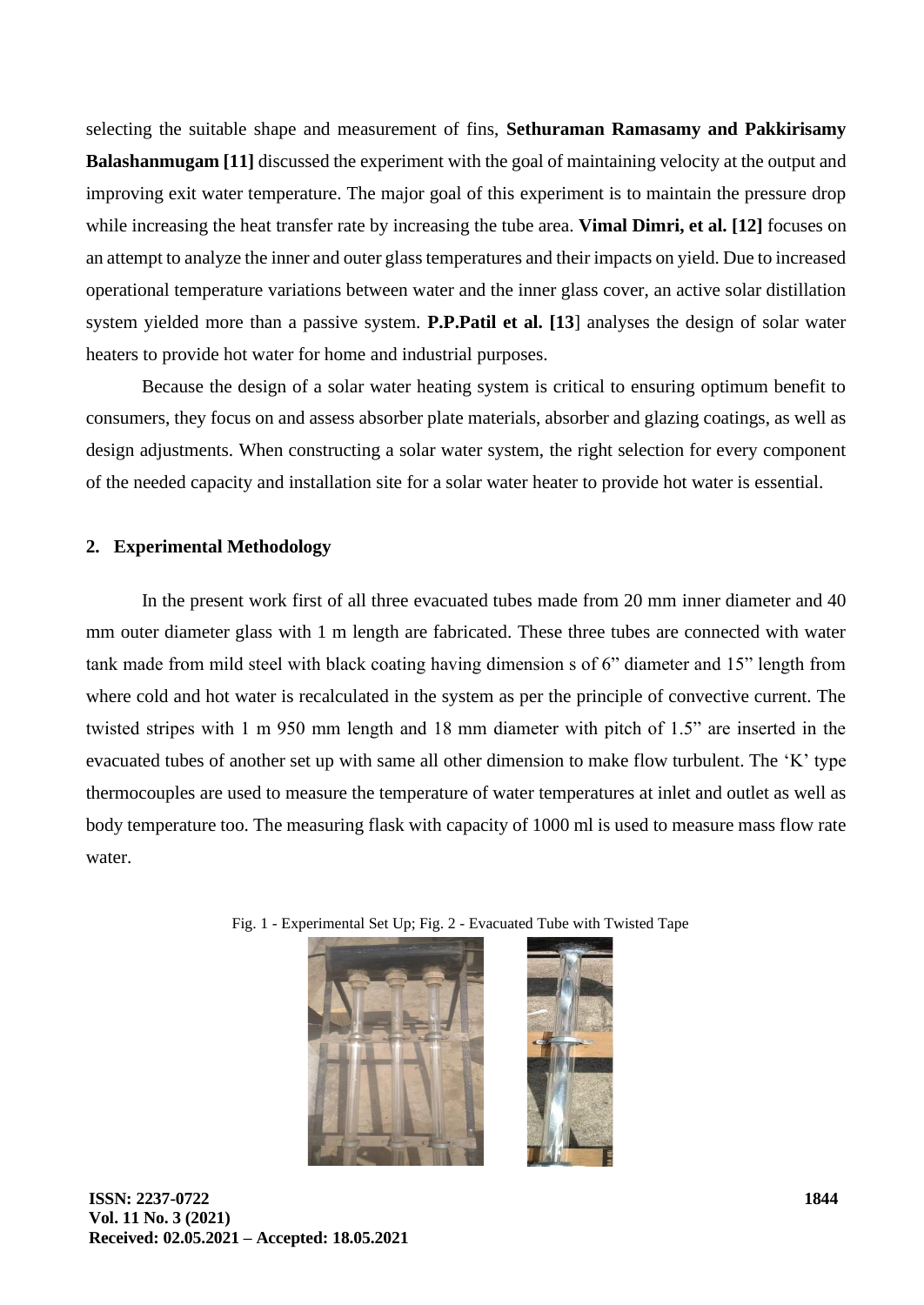#### **3. Result and Discussion**



Fig. 3 - Temperature Variation for Low Flow Rate







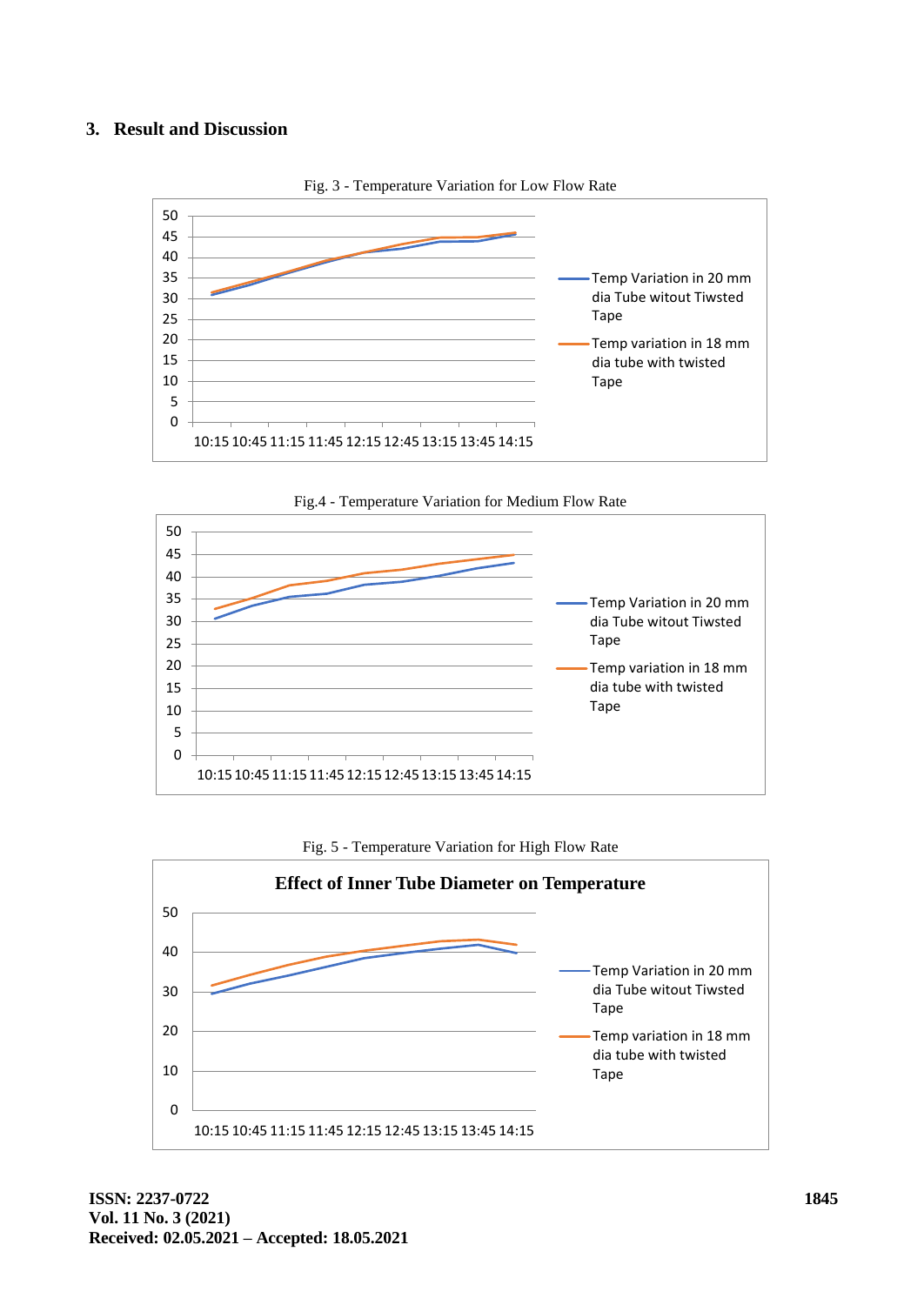| <b>Flow</b> | Time Required to fill 1000ml Flask (s)   Flow Rate (lps) |         |
|-------------|----------------------------------------------------------|---------|
| Low         | 735                                                      | 0.00136 |
| Medium      | 695                                                      | 0.00144 |
| High        | 617                                                      | 0.00162 |

Table 1 - Mass Flow Rate of Water for Solar Water Heater

- 1. It is obvious from observation that the temperature gain of  $H_2O$  at low and mid flow rates is greater in both the circumstances than at high flow rates, owing to the longer retention period, which raises the temperature of the water.
- 2. Because this is a small experimental model of 10 lt capacity and has no protecting glass sheet and no black coating, the temperature gain is almost 1 to 1.5  $\mathrm{^0C}$  in all circumstances.
- 3. In comparison to without twisted tape, higher temperature rise will be obtained with twisted tape due to turbulence in the flow and tiny inner diameters, which improve heat transfer area.

## **4. Conclusion**

- Heat will be collected more efficiently via the evacuated tube.
- Because the evacuated tube generates a vacuum in the annular space, the solar water heater must not waste heat from the water to the air due to convection.
- There will be higher heat transmission due to the inclusion of twisted tape because water going via swirling action creates turbulence in the flow.

### **References**

Foued Chabane, Nourddine Moummi, Said Benramache, Effect of the Tilt Angle of Natural Convection in A Solar Collector with Internal Longitudinal Fins, *International Journal of Science and Engineering Investigations,* vol. 1, issue 7, August 2012, pp. 13-17.

U. K. Nayak S. C. Roy, M K Paswan, A. K. Gupta, Heat Transfer and Flow Friction Characteristics of Solar Water Heater with Inserted Baffle Inside Tube, *International Journal of Mechanical Engineering and Technology (IJMET),* Volume 5, Issue 4, April (2014), pp. 16-22

S. Rajasekaran, M. Chandrasekar, T. Senthil Kumar, Performance Analysis of Coated Solar Flat Plate Collector, *International Conference on Energy Efficient Technologies For Automobiles,* Special Issue 6: March 2015, pp 240-243.

R. Meenakshi Reddy, N. Nallusamy, and K. Hemachandra Reddy, Experimental Studies on Phase Change Material-Based Thermal Energy Storage System for Solar Water Heating Applications, *Journal of Fundamentals of Renewable Energy and Applications* Vol. 2 (2012). Pp 1-6.

Hussain Al-Madani, The performance of a cylindrical solar water heater, *Renewable Energy* 31 (2006) 1751–1763.